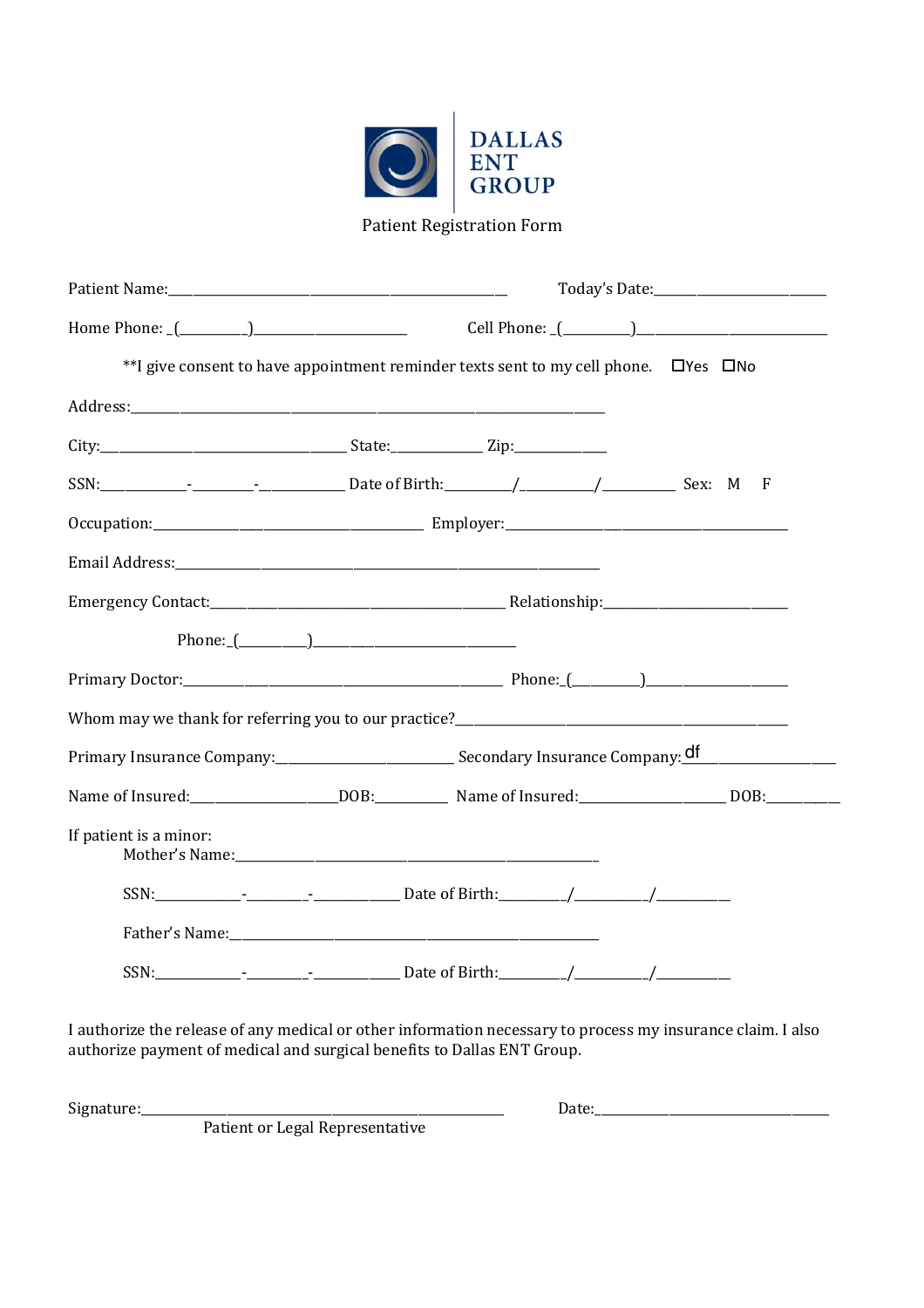# **ADULT MEDICAL HISTORY FORM**

| <b>ALCOHOLISM</b>                                                                                           | HIGH BLOOD PRESSURE                                                                            | <b>ANEMIA</b>                                                          | <b>ASTHMA</b>                                                                                         |  |
|-------------------------------------------------------------------------------------------------------------|------------------------------------------------------------------------------------------------|------------------------------------------------------------------------|-------------------------------------------------------------------------------------------------------|--|
| <b>KIDNEY DISEASE</b>                                                                                       | <b>SUICIDE ATTEMPT</b>                                                                         | <b>LIVER DISEASE</b>                                                   | <b>TUBERCULOSIS, TB</b>                                                                               |  |
| <b>HEPATITIS</b>                                                                                            | <b>THYROID DISEASE</b>                                                                         | <b>CANCER/TUMOR</b>                                                    | LUNG DISEASE                                                                                          |  |
| <b>DIABETES</b>                                                                                             | <b>MENTAL ILLNESS</b>                                                                          | <b>OSTEOARTHRITIS</b>                                                  | <b>DEPRESSION</b>                                                                                     |  |
| HIGH CHOLESTEROL                                                                                            | <b>EPILEPSY/SEIZURES</b>                                                                       | <b>OSTEOPOROSIS</b>                                                    | <b>HIV/IMMUNE DX</b>                                                                                  |  |
| GLAUCOMA                                                                                                    | RHEUMATIC ARTHRITIS                                                                            | <b>SLEEP APNEA</b>                                                     | <b>HEART DISEASE</b>                                                                                  |  |
| <b>STROKE</b>                                                                                               | OTHER <b>EXECUTER</b>                                                                          |                                                                        |                                                                                                       |  |
|                                                                                                             |                                                                                                |                                                                        |                                                                                                       |  |
|                                                                                                             |                                                                                                |                                                                        |                                                                                                       |  |
|                                                                                                             |                                                                                                |                                                                        |                                                                                                       |  |
|                                                                                                             |                                                                                                |                                                                        |                                                                                                       |  |
|                                                                                                             |                                                                                                |                                                                        |                                                                                                       |  |
| HEIGHT: _________ WEIGHT: _______                                                                           |                                                                                                |                                                                        |                                                                                                       |  |
|                                                                                                             |                                                                                                |                                                                        |                                                                                                       |  |
|                                                                                                             | CURRENT MEDICAL PROBLEMS (please check next to each item that applies:)                        |                                                                        |                                                                                                       |  |
| CONSTITUTIONAL:                                                                                             |                                                                                                |                                                                        |                                                                                                       |  |
|                                                                                                             |                                                                                                | Weight loss, Fatigue, Fever, Chills, Difficulty sleeping               |                                                                                                       |  |
|                                                                                                             | EYES:                                                                                          | Glasses/Contacts, Eye pain, Double vision, Cataracts                   |                                                                                                       |  |
| Difficulty hearing, Ringing in ears, Vertigo, Sinus trouble, Nasal stuffiness, Frequent sore throat<br>ENT: |                                                                                                |                                                                        |                                                                                                       |  |
| CARDIOVASCULAR:                                                                                             |                                                                                                | Murmur, Chest pain, Palpitations, Shortness of breath, Swelling ankles |                                                                                                       |  |
| Cough, Coughing blood, Wheezing<br><b>RESPIRATORY:</b>                                                      |                                                                                                |                                                                        |                                                                                                       |  |
| <b>GASTROINTESTINAL:</b>                                                                                    |                                                                                                | Heartburn/Reflux, Nausea/Vomiting, Abdominal pain, Black or bloody BM  |                                                                                                       |  |
| <b>GENITOURINARY:</b>                                                                                       |                                                                                                | Burning/Frequency, Blood in urine, Abnormal discharge, Bladder leakage |                                                                                                       |  |
| MUSCULOSKELETAL:                                                                                            | Joint Pain/Swelling, Stiffness, Muscle pain, Back pain                                         |                                                                        |                                                                                                       |  |
|                                                                                                             | Rash/Sores, Lesions, Itching/Burning<br>SKIN:                                                  |                                                                        |                                                                                                       |  |
| Loss of strength, Numbness, Headaches, Tremors, Memory loss<br>NEUROLOGIC:                                  |                                                                                                |                                                                        |                                                                                                       |  |
| Anxiety/Depression, Mood swings, Difficulty sleeping<br><b>PSYCHIATRIC:</b>                                 |                                                                                                |                                                                        |                                                                                                       |  |
|                                                                                                             | <b>ENDOCRINE:</b><br>Loss of hair, Heat/Cold intolerance                                       |                                                                        |                                                                                                       |  |
|                                                                                                             | Easy bruising, Gums bleed easily, Enlarged glands<br>HEMATOLOGY/LYMPH:                         |                                                                        |                                                                                                       |  |
| ALLERGIC/IMMUNOLOGIC:                                                                                       | Hives/Eczema, Hay fever                                                                        |                                                                        |                                                                                                       |  |
|                                                                                                             |                                                                                                |                                                                        |                                                                                                       |  |
|                                                                                                             |                                                                                                |                                                                        | <b>CURRENT MEDICATIONS</b> (INCLUDE BIRTH CONTROL PILLS, VITAMINS, AND SUPPLEMENTS):                  |  |
|                                                                                                             |                                                                                                |                                                                        |                                                                                                       |  |
|                                                                                                             |                                                                                                |                                                                        |                                                                                                       |  |
|                                                                                                             |                                                                                                |                                                                        | ALLERGIC AND ADVERSE REACTIONS TO MEDICATIONS OR FOODS (PLEASE INDICATE TYPE OF REACTION):___________ |  |
|                                                                                                             |                                                                                                |                                                                        | $\Box$ NO KNOWN ALLERGIES                                                                             |  |
| <b>SOCIAL HISTORY</b>                                                                                       |                                                                                                |                                                                        |                                                                                                       |  |
|                                                                                                             |                                                                                                |                                                                        | _MARRIED ___SINGLE ___DIVORCED ___WIDOWED    NO.OF CHILDREN: ______ OCCUPATION: ___________________   |  |
|                                                                                                             | TOBACCO USE: YES / NO IF YES, HOW MUCH? ______/DAY HOW LONG? ____________ QUIT DATE___________ |                                                                        |                                                                                                       |  |
|                                                                                                             | ALCOHOL USE: YES / NO HOW MUCH PER DAY?                                                        |                                                                        |                                                                                                       |  |
|                                                                                                             |                                                                                                |                                                                        |                                                                                                       |  |
|                                                                                                             |                                                                                                |                                                                        |                                                                                                       |  |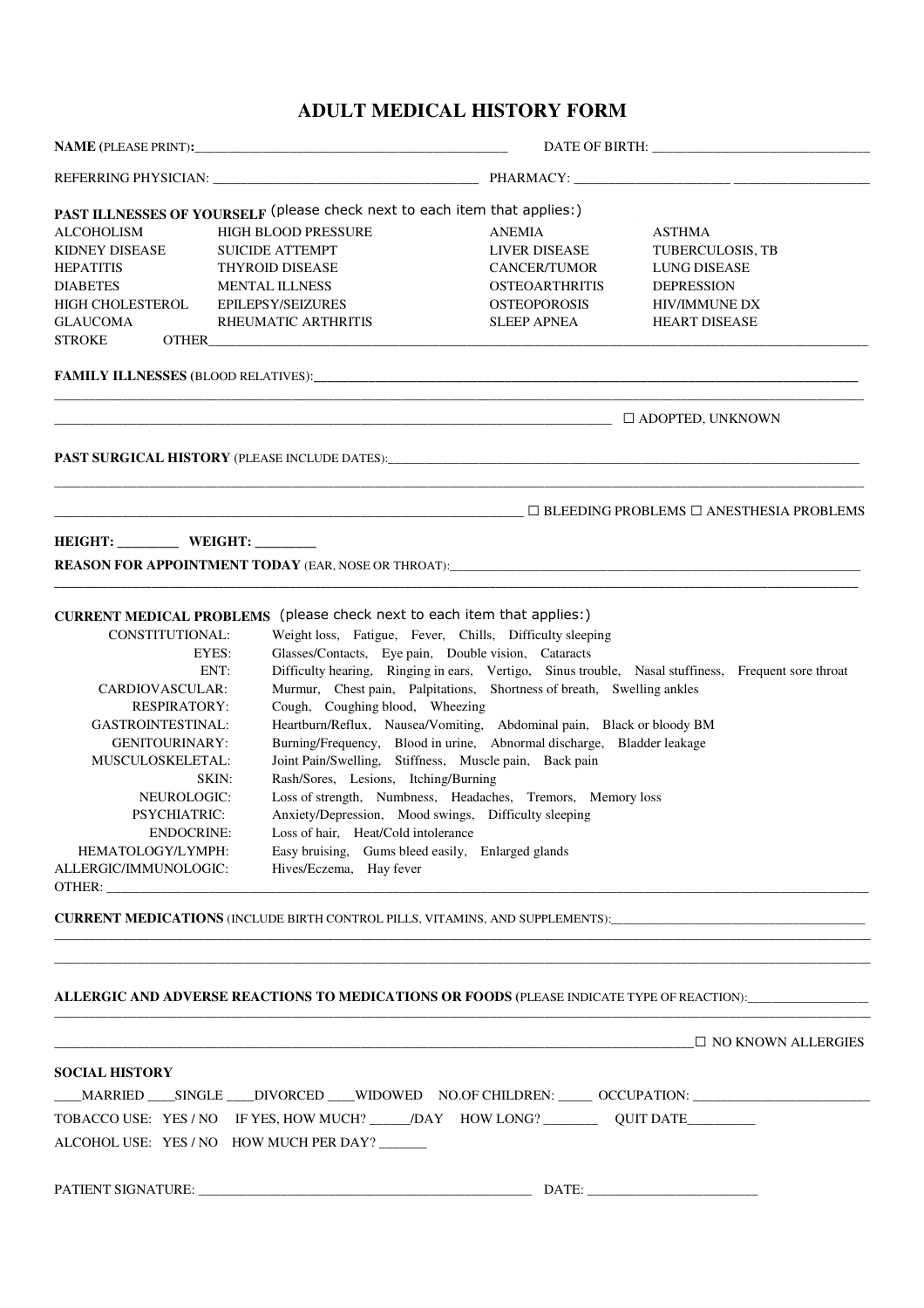# **Dallas ENT Group** 7777 Forest Ln, Suite B432 Dallas, TX 75230 Phone: 972.566.8300 Fax: 972.566.8004 www.dallasentgroup.com

### **AUTHORIZATION TO DISCLOSE PROTECTED HEALTH INFORMATION**

I understand that as part of my healthcare, Dallas ENT Group originates and maintains health records describing my health history, symptoms, examination and test results, diagnoses, treatment and any plans for future care and treatment. I understand that this information is utilized to plan my care and treatment, to bill for services provided to me, to communicate with other healthcare providers and other routine healthcare operations such as assessing quality and reviewing competence of healthcare professionals.

The Dallas ENT Group *Notice of Privacy Practices* provides specific information and complete description of how my personal health information may be used and disclosed. I have been provided a copy of or access to the *Notice of Privacy Practices* and understand that I have the right to review the notice prior to signing this consent. I understand that Dallas ENT Group has the right to change the *Notice of Privacy Practices*. Prior to implementation of the revised *Notice of Privacy Practices*, the revised *Notice* will be mailed to me if I request it. I understand that I have the right to restrict the use and/or disclosure of my protected health information for treatment, payment, or healthcare operations and that Dallas ENT Group is not required to agree to the restrictions requested. I may revoke this consent at any time in writing except to the extent that Dallas ENT Group has taken action in reliance on my prior consent. This consent is valid until revoked by me in writing.

# **I request the following restrictions on the use and/or disclosure of my protected health information:**

\_\_\_\_\_\_\_\_\_\_\_\_\_\_\_\_\_\_\_\_\_\_\_\_\_\_\_\_\_\_\_\_\_\_\_\_\_\_\_\_\_\_\_\_\_\_\_\_\_\_\_\_\_\_\_\_\_\_\_\_\_\_\_\_\_\_\_\_\_\_\_\_\_\_\_\_\_\_\_\_\_\_\_\_

\_\_\_\_\_\_\_\_\_\_\_\_\_\_\_\_\_\_\_\_\_\_\_\_\_\_\_\_\_\_\_\_\_\_\_\_\_\_\_\_\_\_\_\_\_\_\_\_\_\_\_\_\_\_\_\_\_\_\_\_\_\_\_\_\_\_\_\_\_\_\_\_\_\_\_\_\_\_\_\_\_\_\_\_

I further understand that any and all records, whether written, oral, or in electronic format, are confidential and cannot be disclosed without my prior written authorization, except as otherwise provided by law.

# **I give permission for my protected health information to be disclosed for purposes of communicating results, findings, and care decisions to:**

Name: The contract  $\blacksquare$  Name:  $\blacksquare$ 

Name:\_\_\_\_\_\_\_\_\_\_\_\_\_\_\_\_\_\_\_\_\_\_\_\_\_\_\_\_\_\_\_\_\_\_\_\_\_ Name:\_\_\_\_\_\_\_\_\_\_\_\_\_\_\_\_\_\_\_\_\_\_\_\_\_\_\_\_\_\_\_\_\_\_\_\_\_

(Please make sure if the patient is a minor that you have included any family members you would like for us to share information with.)

I have been provided and reviewed the Dallas ENT Group *Notice of Privacy Practices.* I understand that if I have any questions or complaints, I may contact the practice's HIPAA Compliance Officer at 972-566-8300.

**Printed Name:** 2003. **Printed Name:** 2004. **Printed Name:** 2004. **Printed Name:** 2006. **Printed Name:** 2006. **Printed Name:** 2006. **Printed Name:** 2006. **Printed Name:** 2006. **Printed Name:** 2006. **Printed Name:** 2006. **P** 

**Signature:\_\_\_\_\_\_\_\_\_\_\_\_\_\_\_\_\_\_\_\_\_\_\_\_\_\_\_\_\_\_\_\_\_\_\_\_\_\_\_\_\_\_\_ Date:\_\_\_\_\_\_\_\_\_\_\_\_\_\_\_\_\_\_\_\_\_\_\_**

If not patient, relationship to patient:

If you are the patient's Power of Attorney, please provide us with documentation for our records.